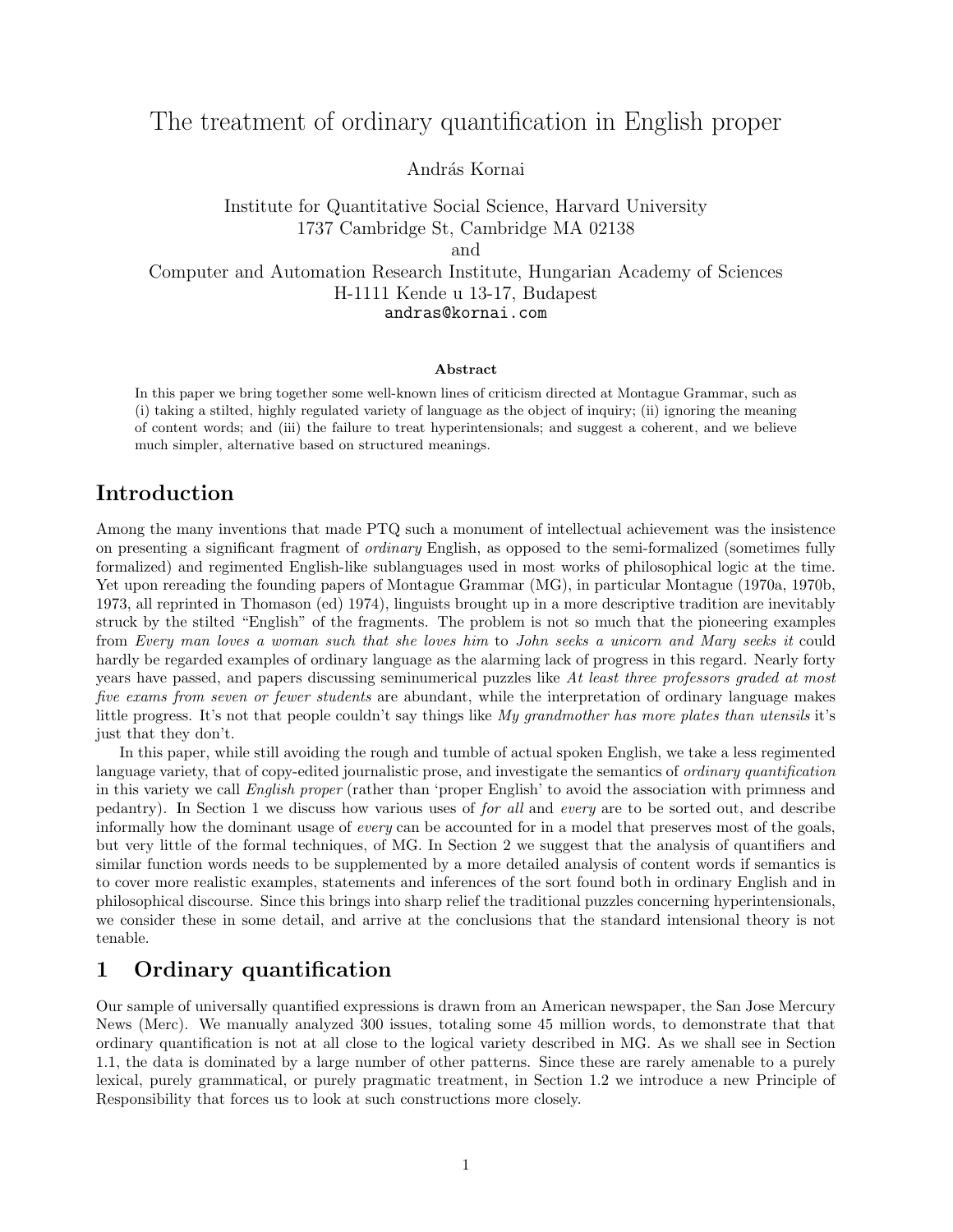### 1.1 Universal constructions in English

In our corpus we find over 2400 occurrences of the strings for all and For all. Many of these could be called idiom chunks: For all the glamour of aerial fish planting, it was a mass production money-maker  $\int$ <sup>1</sup> clearly does not mean anything like  $\forall xglamour(x)(...)$ . A descriptive label such as *idiom, (partially) lexicalized expression*, or snowclone already hints at the necessity of stepping outside 'pure' semantics, bringing resources of a lexical or pragmatic sort, to bear. In what follows, we will describe constructions as (partially) fixed patterns in the spirit of Fillmore and Kay (1997), and ask what expressions like *fthe Clarence Thomas hearings*, for all their import  $\beta$  or For all their efforts at parity and fairness, *[NFL officials ...]* actually mean. This is not a problem somewhere on the fringes of the data – as a matter of fact, examples like these are considerably more frequent than those involving standard quantifier readings.

We define a *construction* as a string composed of nonterminals (variables ranging over some syntactic category) and terminals (fixed grammatical formatives and lexical entries) with a uniform compositional meaning, obtained by a fixed process whose inputs are the meanings of the nonterminals and whose output is the meaning of the construction as a whole. Completely productive and highly abstract grammatical patterns such as

$$
NP < \alpha PERS \beta NUM > VP < \alpha PERS \beta NUM \gamma TENSE >
$$
\n<sup>(1)</sup>

and highly specified and almost entirely frozen idioms such as

$$
NP \leq \alpha PERS \beta NUM > kick \leq \alpha PERS \beta NUM \gamma TENSE > the bucket
$$
 (2)

will both be treated as constructions. On occasion, when we are interested in the substitution of one construction in another, it will be necessary to assign a grammatical category (defined as including morphosyntactic features specified in angled brackets) to the construction as a whole, so a syntactic theory roughly along the lines of GPSG (Gazdar et al 1985) is presupposed. The combinatorial flexibility of the constructions suggests that more powerful theories, such as TAGs or LTAGs, (Joshi and Schabes 1997) may actually be a better choice, but for our current purposes we are not particularly interested in transference across patterns, such as the phenomenon that the agreement portion of  $(2)$  is obviously inherited from that of  $(1)$ . As a limiting case, entirely frozen expressions, i.e. those constructions that no longer contain open slots, like go tell it to the Marines, are simply taken as lexical entries, in this case, with meaning 'nobody cares if you complain'. (The indexicals implicit in the imperative go and explicit in the paraphrased you do not constitute open slots in the sense we are interested in here.)

Viewed from this perspective, the standard case, found in many examples like the law  $\int$  makes helmets mandatory for all motorcyclists and passengers or  $\beta$  lowers the quality of life for all concerned is yet another construction:

$$
X \text{ for all } N \tag{3}
$$

where N is some (bare) noun phrase and X is some predicative element, often a verb or  $VP$ , as in lowers the quality of life, but, perhaps surprisingly, more often a nominals or NP, as in a model for all nations.

In many cases, the adjacency of for and all appear accidental, as in  $\beta$  honored for all his work or sell  $\beta$ for all that the market will bear even though in some of these cases the standard analysis  $(\forall x his_work(x) \dots$ or  $\forall x \text{ market\_will}$  bear $(x)$ ...) remains prima facie available.

Turning to every, of which there are about five times as many examples, here the dominant pattern is indeed one that lends itself to analysis in the standard terms: every Californian with a car phone, every case, every famous star, .... Remarkably, about 20% of these are time adverbials, every day, every week, every time, every night and so on. There are considerably fewer constructions with every than with for all, but they all share the property with (1) that they admit exceptions. In many cases, this is confirmed directly by the text: every case, except that of Sen. Kennedy  $\beta$ . In others, the text offers no overt exceptions, but it is clear that exceptions can be made: every Californian with a car phone except, of course, drivers of emergency vehicles...

<sup>&</sup>lt;sup>1</sup>For reasons of expository convenience we will often considerably simplify the raw examples, indicating inessential parts by  $\parallel$ wherever necessary. In doing so, we attempt to make sure the simplified example remains an instance of English proper, i.e. an example that could be produced by a reasonable writer of English and would be left standing by a reasonable copy-editor.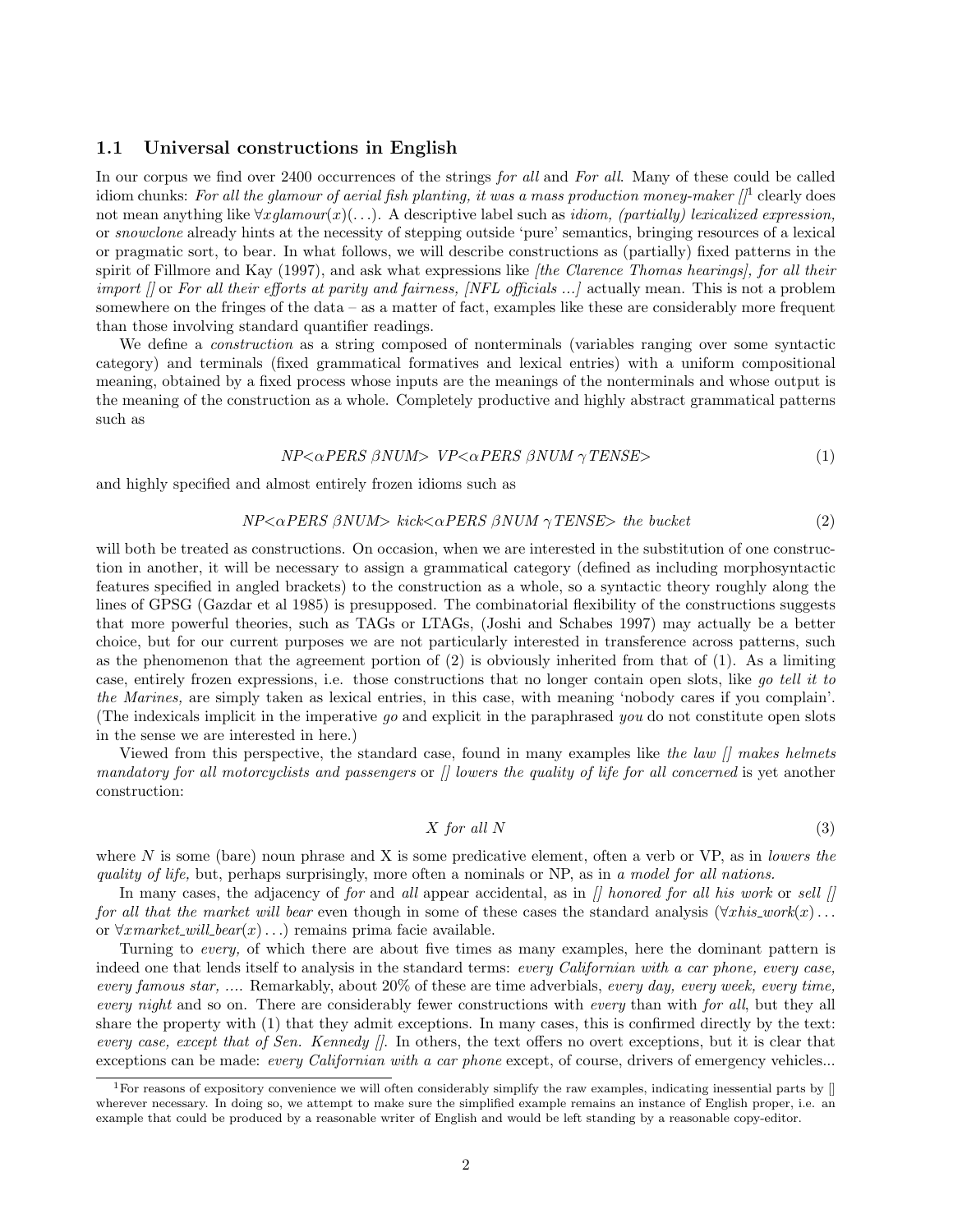Manual inspection of a large number of *every N<BAR 1>* constructions makes clear that their meaning is really 'every non-exceptional N' rather than 'every  $N'$  – in fact, in the whole Merc corpus we could not find a single example of the latter. The results would have been very different with a corpus based on calculus textbooks, and we do not deny that the episodic reading routinely analyzed in MG exists, at least in a regimented variety of technical English – the claim is simply that it is not a part of English proper.

We should add here that we claim no originality in recognizing the problem, as the defeasibility of natural language statements has already given rise to a wide variety of non-monotonic logic approaches (for an overview see Ginsberg 1987) and the fact that generics admit exceptions is often viewed as one of their defining properties since Jespersen (1924). If there is an original claim to be made in this area, it is that universal quantification, as the term is understood in predicate calculus, plays no role whatsoever in ordinary English or, indeed, in any natural language.

To put this finding in the harshest possible terms, PTQ fails to deliver on its major promise to treat quantification in ordinary English, concentrating on the jargon of mathematics instead. While subsequent work in the MG tradition such as Moltmann (1995) and Lappin (1996) have clearly recognized, and to some extent resolved the local problem of exceptionality, the global problem of dealing with the large variety of relevant constructions sampled here remains as acute as ever.

### 1.2 The meaning of constructions

Among the thousands of constructions used in English only a handful like (go) tell it to the Marines are amenable to a purely lexical treatment, and only a handful like  $S \to NP$  VP are purely compositional. In between there is a vast range of expressions containing one or more open slots, and our primary interest in doing semantics lies with interpreting these. There is a clear intuition that nonce phrases such as *California* driver differ from lexicalized forms such as *Rottweiler dog* only in that the latter are part of the lexicon, and the basic components of their meanings are no longer surface accessible. California drivers are obviously humans with two properties that are true by definition, namely, that they live in California and that they drive a car, and many others that are derivable from these, such that they are above the California driver age limit or that they are featherless bipeds. In the formal model that we outline in Section 3, the meaning of nominals will be taken as a bundle (unordered conjunction) of predicates that correspond to the *essential* properties of the nominal in question. It is clear that both 'being Californian' and 'being a driver' are definitely part of the bundle of properties that form the base of the semantic model for California drivers, and we leave open the possibility that several other predicates are also part of the bundle. For example, it is hard to know whether the stereotype that California drivers are polite is part of the lexicon (viewed as a purely grammatical construct) or belongs in some nebulous encyclopedia of world knowledge. But to the extent speakers of English can and do pursue inferences on this basis, we view it as part of the task of semantics to account for these. We state this as our *Principle of Responsibility:* 

The semantics of any expression must be fully accounted for by the lexicon and the grammar taken together.

The Principle of Responsibility is only slightly stronger than the standard Principle of Compositionality which takes the semantics of any expression to be determined by the semantics of its lexical components and by the grammatical way those are combined. The additional requirement it imposes is that the 'pragmatic wastebasket' remain empty at all times: it doesn't matter whether we call ordinary inferences grammatical, lexical, or pragmatic (and perhaps extragrammatical), the overall system needs to account for these, either in one specific component, or by means of tracing the inference process through several components.

Let us begin with the *for all NP<+DEF>, S* construction. Clearly, this means something like 'S, in spite of the usual implications of  $NP<+DEF>$ . In the case of the glamour of aerial fish planting, the implication that needs to be defeased is that glamorous things are restricted to the few, a notion incompatible with mass production. The lesson from the example is already clear: to make sense of the construction we need to use a great deal of lexical information. Without doing so, the clear difference between the acceptability of the Merc examples and ???For all their protein content, eggs are shaped so as to ease passage through the duct would remain completely mysterious.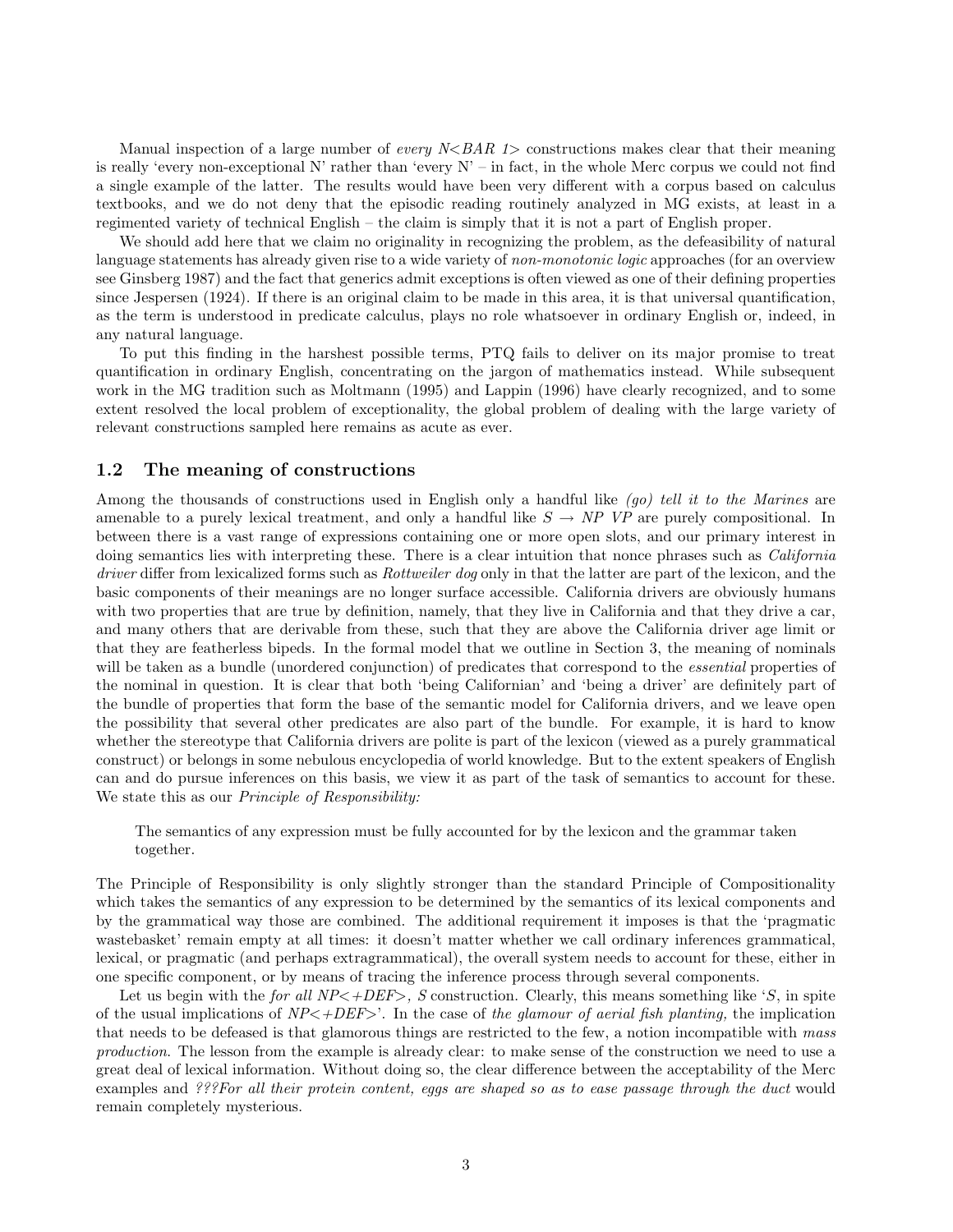As for non-exceptionality, mathematics offers two, significantly different formal reconstructions of this notion. One approach, exemplified in (4), relates non-exceptionality to probability:

$$
The typical number is irrational \tag{4}
$$

and can be rephrased as 'the set of exceptions has measure zero'. The other, exemplified in (5), relates to the satisfaction of no extra predicates:

$$
The typical square matrix over Q has unequal eigenvalues
$$
\n
$$
(5)
$$

Statements like (4) occur so frequently in mathematical discourse that they have a terminus technicus of their own: we say almost all *[numbers are irrational]*. Statements like (5) are interpreted more in terms of dimension than in terms of measure, and we speak of lower dimension when reducing these to more primitive notions.

These two approaches to non-exceptionality are not incompatible, but it may take very significant work to establish, as Martin-Löf (1966) did, that the statement The typical binary string is not compressible yields the same definition from both the measure-theoretic and the no-extra-predicates standpoint. Here we choose the second approach in light of the fact that there is no obvious way to define measure spaces over semantic objects like legal cases or California drivers with car phones.<sup>2</sup> Thus, to say that Geraldo Rivera [[] reveals that he is an extremely attractive virile hunk of man who has had sex with  $\beta$  every famous star in the entertainment industry  $\int$  is to say that for all x such that x has no extra properties beyond being a famous star in the entertainment industry, Geraldo Rivera has had sex with x.

A less clumsy translation, very much in the spirit of generalized quantification, would be to say that the property of having had sex with Geraldo Rivera is implied by the property of being a famous star in the entertainment industry, and this is what we adopt for ordinary quantification: we say that *every*  $N$  is the set of typical properties that N has, where typicality is defined in the lexical entry of N. Since having four legs is typical of donkeys, every donkey has four legs will be true by definition, and can not be falsified by the odd lame donkey with three or fewer legs.

But if having four legs is an analytic truth for donkeys, what about counterfactuals where five-legged donkeys can appear easily, or the rather clear intuition, not disputed here, that being four-legged is a contingent fact about donkeys, one that can be changed e.g. by genetic manipulation? The answer offered here is that to reach these we need to change the lexicon. Thus, to go from the historical meaning of Hungarian kocsi 'coach, horse-driven carriage' to its current meaning '(motor) car' what is needed is the prevalence of the motor variety among 'wheeled contrivances capable of carrying several people on roads'. A 17th century Hungarian would no doubt find the notion of a horseless coach just as puzzling as the notion of flying machines or same-sex marriages. The key issue in readjusting the lexicon, it appears, is not counterfactuality as much as rarity: as long as cloning remains a rare medical technique we won't have to say 'a womb-borne human'.

A notable consequence of our definition by typical properties is that the translation of every donkey will not differ significantly from that of any donkey, a donkey, donkeys or even the donkey: the typicality restriction pertains to them all. This is as we want it for cross-linguistic purposes, since the clearly generic readings are not tied to the same varieties of quantified NPs in all languages.

To summarize what we have so far: every man loves a woman means neither  $\forall x man(x) \exists y woman(y) loves(x, y)$ nor  $\exists ywoman(y)\forall xman(x)loves(x, y)$ , it means that woman-loving is a typical property of men, just as donkeybeating is a typical property of farmers. Importantly, it requires evidence beyond what is available in the example sentences to know whether farmers beat every donkey they can lay their hands on or just their own, and whether men love every women or just one.

### 2 Content words

Legend has it that once in a semantics class a student asked Barbara Partee What is the meaning of life?, and she responded, after a moment of thought, by writing life' on the blackboard. Since a key goal of the whole semantics enterprise is to provide a more satisfactory answer, we begin with analyzing two well known

<sup>&</sup>lt;sup>2</sup>Not only do we need a measure space, we would need substantive agreement that this particular measure is the one that is "natural" to the domain, just as Lebesgue-measure is agreed to be the natural measure for real numbers. While defining measures for semantic objects can be done many ways, arguing for any of these as being natural is much harder.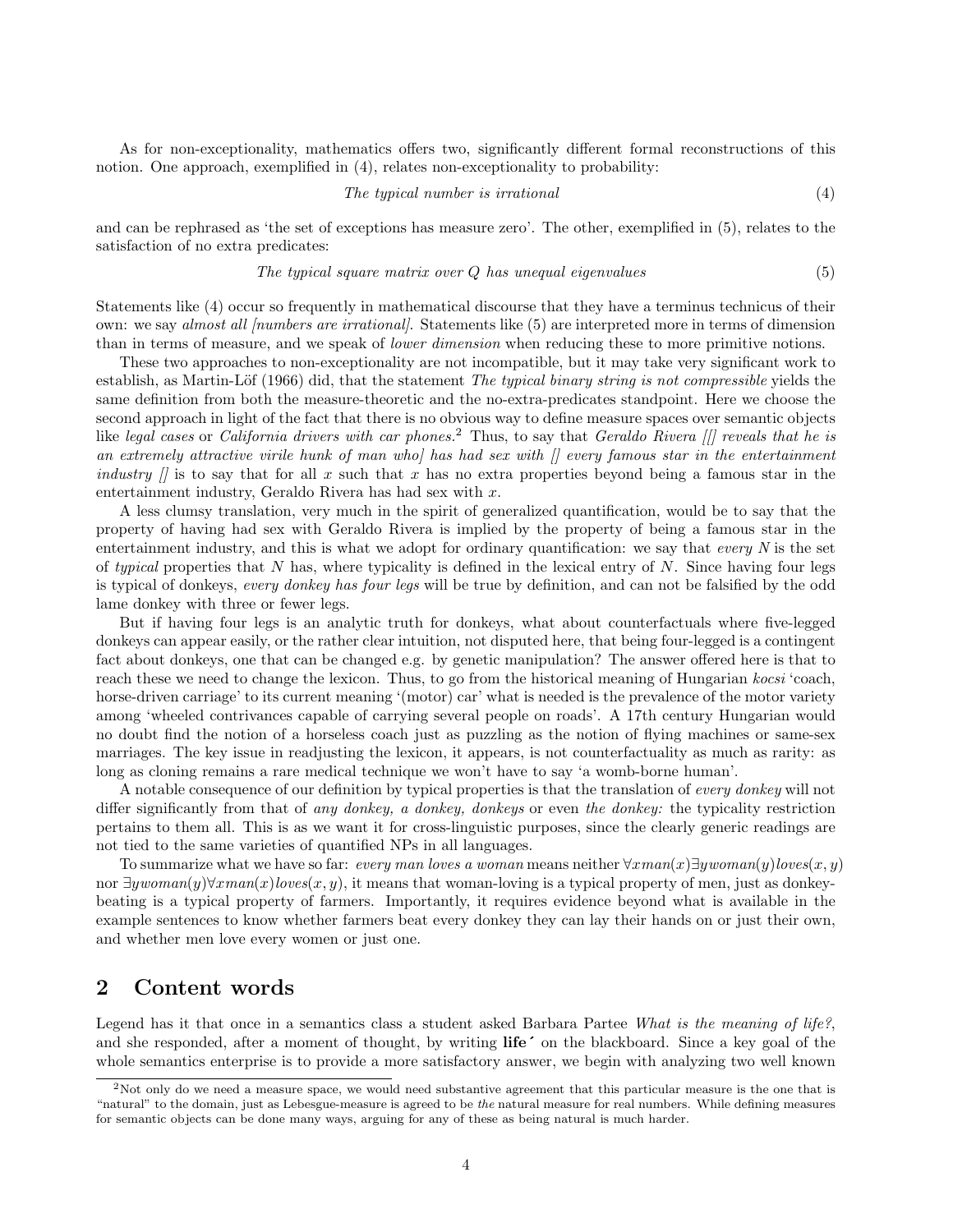approaches. The first one, conventionally attributed to Koheleth, the author of Ecclesiastes, is that life is vanity, entirely devoid of meaning or purpose. According to Macbeth, "life ... is a tale told by an idiot, full of sound and fury, signifying nothing" (Act 5, Scene 5). Perhaps the most articulate exponent of this position is Schopenhauer, but we find many thinkers expressing the same idea before and after him.

The other well known answer is the religious one, that the meaning of life is to serve God. Somewhat surprisingly, given the magnitude and importance of the problem, this answer is relegated to a subordinate clause of a longer story concerned with something else, hidden in a book generally regarded minor, Isaiah 43.6-7, wherein the standard Judeo-Christian approach is spelled out as follows: "bring my sons ... every one that is called by my name: for I have created him for my glory, I have formed him; yea, I have made him." Lest the reader feel disappointed we should emphasize at the outset that our primary interest here is not so much with exegesis as with lexicography. Instead of attacking the major problem posed by the student and many before him, we merely seek a technical approach that at least makes it possible to formulate the traditional answers sketched above.

We see in Partee's witty response a deeper truth, namely that Montague semantics lacks entirely the resources to approach issues of word meaning. The problem, from our standpoint, is not so much that we don't know the meaning of life, as the fact that even if we did, we couldn't express it within the standard framework. Assume, for a moment, that the first answer is correct, that life has no meaning. Does this mean **life'** =  $\emptyset$ , and if so, how can this be derived along the lines proposed by Koheleth, from the observation that "All go unto one place; all are of the dust, and all turn to dust again"? Perhaps we need a subsidiary axiom that meaning is a permanent, unchanging and unchangeable thing, so that if something is not eternal it must be meaningless. But is it the object that must be eternal or is it its meaning, and how would we distinguish the two cases? Or assume, for the sake of the argument, that the second answer is the correct one, that God has created Man for His glory. Really, what does this mean? Does it mean, on account of the masculine pronoun being used, that Woman is excluded? And what is glory so that even God cares to have more of it? The whole MG framework, which treats the meaning of everything other than a few function words as an unanalyzed set, is incapable of formulating, let alone resolving, such questions.

The issue is really not the meaning of the word *meaning*. The main question could be recast in many other ways, as an inquiry concerning the *purpose* of life, the *goal* of life, and so forth. The technical reconstruction of 'meaning' used by MG as the set of instances in this world or other possible worlds, is quite satisfactory. But what is the set of purposes, the set of goals, or even the set of living things? We do not wish to create a mystery where there isn't one, for there are perfectly reasonable commonsensical answers which accord well both with everyday and with philosophical usage, and every dictionary will have some version of these, stated in terms of a rather simple theory of lexical semantics wherein the meaning of nominals is conceived of as a bundle of properties.

Historically such a theory can be traced back to Leibnitz, the Schoolmen, and eventually to Aristotle. In contemporary semantics this idea is at the basis of both the Semantic Web (there called Web Ontology Language or OWL) and of the influential WordNet approach to the lexicon (Miller 1983), but in contemporary philosophy such theories have little credibility since Russell's (1905) critique of Meinong, with Parsons (1974) definitely a minority view. The technical difficulty is in formulating inferences based on such dictionary definitions, because the theory that can sustain definitions for nouns such as fox composed of properties such as animal, four-legged, red, clever can also sustain definitions of inconsistent and/or non-existent objects, to which we turn now.

### 2.1 Hyperintensionals

Russell had two major objections: first, a technical one concerning the existence predicate. Let us take any nonexistent object of Meinong's Jungle, such as the gold mountain. Such an object doesn't exist, but if Meinong is right, and any combination of properties can be construed as an object, the existent gold mountain is also part of the Jungle, and as such it is not only gold, and mountain, but also existent, contradicting our earlier assertion that it was nonexistent. This objection is easily defeased by splitting the existence predicate in two, 'exists in the mind', and 'exists in reality', and exempting the second meaning from the class of predicates that can be used to describe (or in the mind, create) noun objects. Russell's second point, concerning inconsistent bundles of properties, such as triangular circles, was that they violate the law of non-contradiction. Before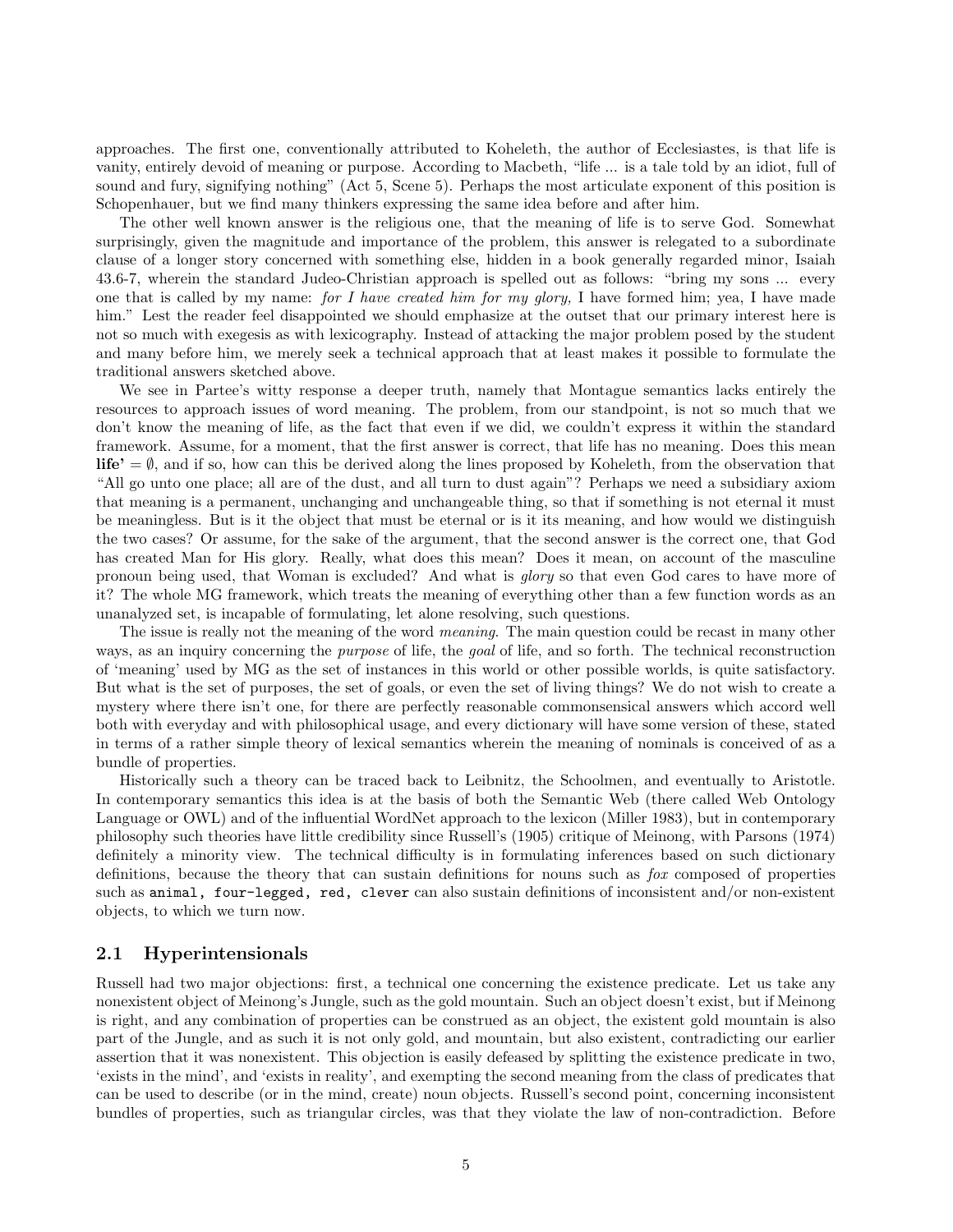going any further, let us consider some examples.



Figure 1: The Reuleaux triangle and its cousins

The figure shows on the left a slightly triangular circle, and on the right a slightly circular triangle. Whether the object in the middle, known as the "Reuleaux triangle", is considered a triangle, a point of view justified by its having three distinct vertices, or a circle, a point of view justified by it having constant diameter, is a matter of perception.

What is clear from the linguistic standpoint is that adadjectives like *slightly, seemingly, very* attach to adjectives like circular, triangular, equal that have a strict mathematical definition just as easily as they attach to adjectives like red, large, awful that lack such a definition. Clearly, what these adadjectives modify is the "everyday" sense of these terms – the mathematical sense is fixed once and for all and not subject to modification. Just as we were interested in the everyday sense of all and every and found that these are distinct from the standard mathematical sense taken for granted in MG, here we are interested in the ordinary sense of *circular*. Working backwards from typical expressions like *circular letter, circular argument* we find that the central aspect of the meaning is not 'a fixed distance away from a center' or even 'fixed diameter', but rather 'returning to its starting point', 'being cyclic'.

In these examples, the morphologically primitive forms are nominal: the adjectival forms *circular*, triangular are clearly derived from circle, triangle and not the other way around. Since derivation of this sort changes only the syntactic category of the expression but preserves its meaning, we can safely conclude that circle in the everyday sense is defined by some finite conjunction of essential properties that includes 'being cyclic' and that the mathematical definition extends this conjunction by 'staying in an (ideal) plane, keeping some (exact) fixed distance from a point'. Similarly, triangle simply means 'having three angular corners' rather than the exact configuration of points and lines assumed in geometry. Taking these notions together, the predicate bundle of *triangular circle* will contain the properties curve, cyclic, has (three vertices) and all three shapes depicted above will fit this definition.

A more general example of the same mechanism is provided by adjectival modification of proper names. Who is the Polish Shakespeare that the "Looking for the Polish Shakespeare" Contest for Young Playwrights wants to find? Clearly, not some British subject born in Stratford-upon-Avon but a brilliant playwright who is a Polish national. Once we recognize that adjectival modification is not simply a conjunction of some new property to the set of essential properties, but one that may interpose a higher predicate that is only implicit (as is nationality in this case), a whole range of otherwise puzzling constructions become transparent. Altogether, English proper has far fewer hyperintensional constructions than hitherto assumed: certainly triangular circles and immaculate conceptions give rise to no logical contradictions. This renders the well-known problem with hyperintensionals in the MG account of opacity far less urgent, as we now only have to deal with cases in which the essential meaning of the adjective is in strict contradiction to the essential meaning of the noun it modifies, and the latter is given by a single conjunct. Thus, we need to consider examples like

$$
Mondays that fall on Tuesdays
$$
\n
$$
(6)
$$

### Mondays that fall on Wednesdays (7)

Does it follow that a (rational) agent who believes in (6) must also believe in (7)? While the matter is obviously somewhat speculative, we believe the answer to be negative: if we learn that Peter believes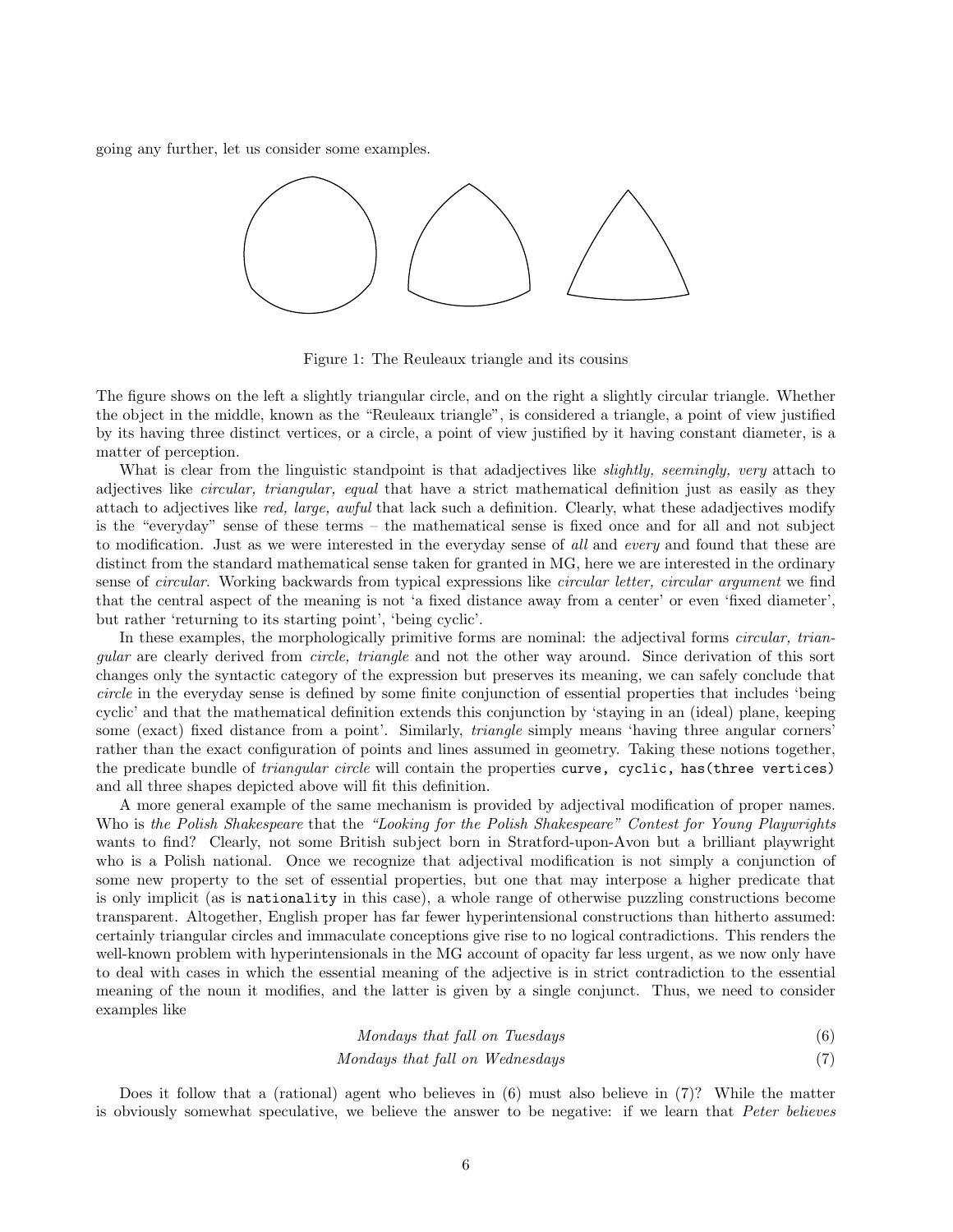Mondays can be really weird – he actually woke up to one that fell on Tuesday it does not follow that he also believes himself to have woken up on one that fell on Wednesday. Since he has some sort of weird experience that justifies for him a belief in  $(6)$ , he is entitled to this belief without having to commit himself to  $(7)$ , as the latter is not supported by any experience he has. If this is so, the hyperintensional problem is still relevant, and the intensional treatment of opacity cannot be maintained for all cases. But if it cannot be maintained for all cases, there does not seem to be a compelling reason to maintain it at all, since a simpler alternative treatment, based on structured meanings (Cresswell 1985), is available (see Ojeda 2006 for detailed argumentation why a non-intensional treatment is to be preferred both on grounds of simplicity and grounds of adequacy). Being algebraic, the structured meaning we use (see Kornai 2009) are somewhat different from those used by Cresswell, but all the reasoning that leads to structured meanings remains applicable. In particular, the theory presented here puts fiction on a par with factual discourse: when we assert truthfulness we do this relative to a particular model, so that Anna Karenina commits suicide can be true while Jan Valjean commits suicide is false, relative to their respective models.

According to Thomason (1977) a heavy price must be paid for adopting a semantic theory based on structured meanings: in brief, such a theory is incompatible with a nontrivial theory of truth. In his discussion of Montague (1963), Thomason argues that any direct theory of propositional attitudes is bound to be caught up in Tarski's (1935) Theorem of Undefinability. However, as Thomason is careful to note, the conclusion rests on our ability to pass from natural language to the kinds of formal systems that Tarski and Montague consider: first order theories with identity, strong enough to model arithmetic. Tarski himself was not sanguine about this: he held that in natural language "it seems to be impossible to define the notion of truth or even to use this notion in a consistent manner and in agreement with the laws of logic". Russell held similar views, calling natural language "a rough and ready instrument incapable expressing Truth with a capital T".

To replicate Tarski's proof, we first need to supplement natural language with variables. The basic idea, to formalize the semantics of a predicate like *subject owns object* by a two-place relation  $\zeta(s, o)$  is fairly standard (although there are significant alternatives that do not rely on variables at all). But the proposed paraphrases for first order formulas, such as replacing  $\forall x \exists y \zeta(x, y) \rightarrow \exists z \zeta(z, x)$  by for everything x, either there is not something y such that x owns y or there is something z such that z belongs to x clearly belong to an artificially regimented extension of English, rather than to English proper. Second, we must assume that the language can sustain a form of arithmetic, e.g. Robinson's Q.

The universality of natural language (or English proper) as a means of supporting logical or arithmetic calculi, is highly doubtful, and using Q we can pinpoint the source of these doubts more narrowly: several of the axioms in Q appear untenable for natural language. Interestingly, the key issues arise long before we consider exponentiation (a central feature for Gödel numbering) or ordering. Q comes with a signature that includes a successor s, addition +, and multiplication  $\cdot$ . By Q2 we can infer  $x = y$  from  $sx = sy$ , Q4 provides  $x+sy = s(x+y)$ , and Q6 gives  $x \cdot sy = xy + x$ . All of these axioms are gravely suspect in light of the following Principle of Non-Counting:

If  $\alpha p^n \beta \in L$  for  $n > 4$ ,  $\alpha p^{n+1} \beta \in L$  and has the same meaning

The notion that linguistic structures are non-counting goes back at least to Chomsky (1965:55) and pervades every variety of syntax that we know of.<sup>3</sup> There are many ways we can start counting in natural language: we can look at quotations of quotations (*Joe said that Bill said...*), emphasis of emphasized material (very very...), but there is not a single way that takes us very far – whichever way we go, we reach the top in no more than four steps, and there Q2 fails. Since on this key point the semantics of natural language expressions parts with the semantics of mathematical expressions, the empirical underpinnings of the Tarski/Montague/Thomason argument are missing: there is no loss entailed by the use of structured meanings, as there was no chance to maintain a Tarski-type theory of truth in natural language to begin with.

# 3 Conclusions

Historically, MG started out as an ambitious but quite reasonable research program, explicitly moving away from the stilted examples of an earlier generation of logic textbooks toward ordinary natural language. Indeed,

<sup>3</sup>Some limited counting, such as the building of binary (and perhaps ternary) feet, is generally assumed in phonology.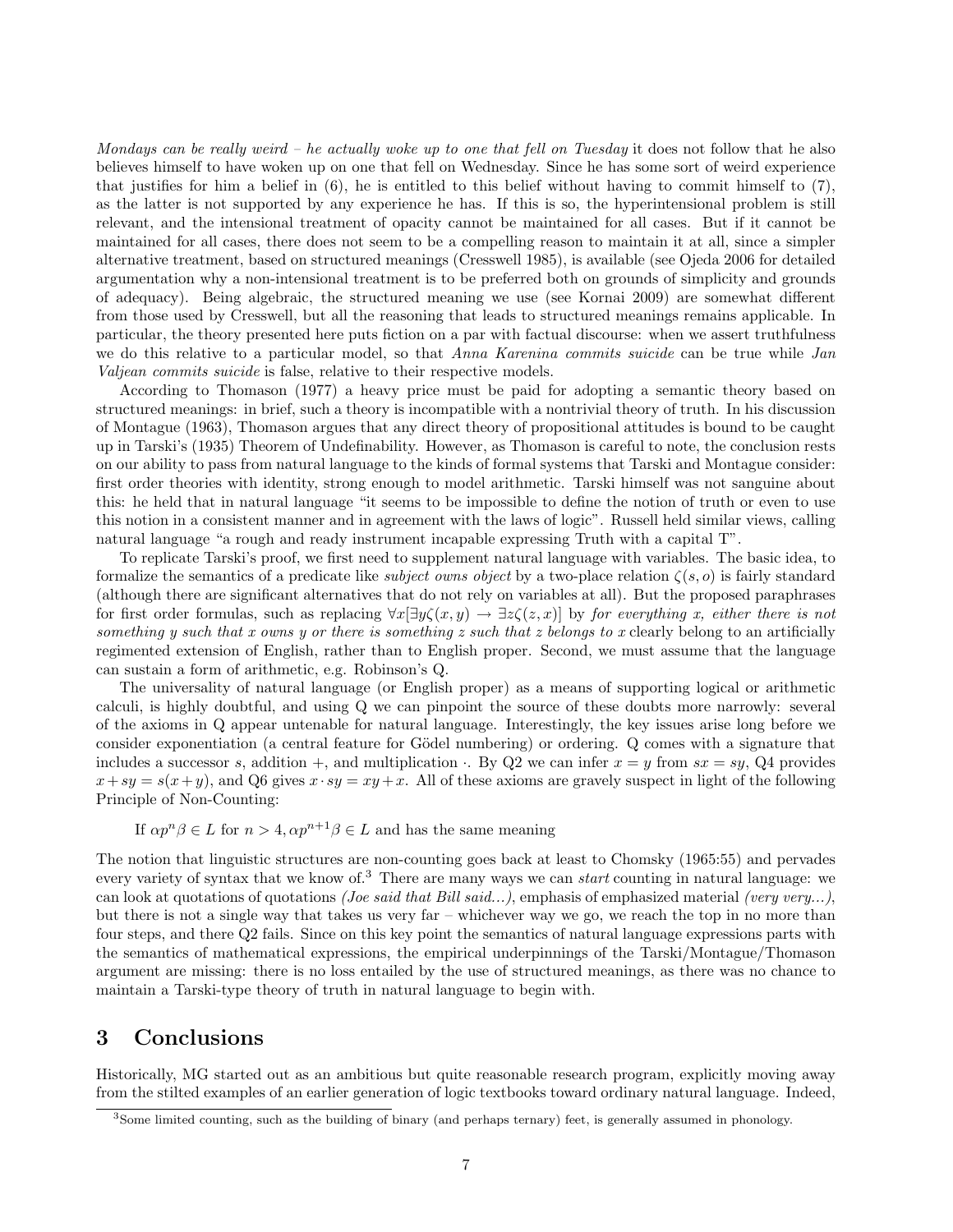many of the pivotal examples motivating much subsequent work, e.g. Bach-Peters sentences, have an immediate impact, clearly comprehensible to any native speaker. We believe that increasingly arcane examples with increasingly contrived readings reasserted themselves as the primary focus of interest simply because MG and its modern descendants, starting with Dowty (1979), concentrated on elucidating the semantic analysis of those expressions for which the underlying logic had the resources. Since Montague's intensional logic IL includes a time parameter, in depth analysis of temporal markers (tense, aspect, time adverbials) becomes possible. But as long as the logic lacks analogous resources for space, kinship terms, sensory inputs, or obligations, this approach has no traction, and heaping all these issues on top of what was already a computationally intractable logic calculus has not proven fruitful. The goal of this paper was to drastically realign the focus of formal semantics from interesting puzzles and a Turing-complete higher order intensional apparatus to data of the simple and frequent kind that is likely to dominate the language acquisition process. We must crawl before we walk, and if we cannot account for the data that is likely seen during language acquisition our account of more complex phenomena is in doubt.

# Acknowledgments

This paper builds extensively on ideas presented in Kornai (2008). We thank Károly Varasdi (HAS Institute of Linguistics), Anna Szabolcsi (NYU), and Zolt´an Gendler Szab´o (Yale) for penetrating comments on earlier drafts.

### References

\*

Noam Chomsky. 1965. Aspects of the Theory of Syntax. MIT Press.

- Max J. Cresswell. 1985. Structured Meanings. MIT Press.
- David Dowty. 1979. Word Meaning and Montague Grammar. Reidel, Dordrecht.
- Charles Fillmore and Paul Kay. 1997. Berkeley Construction Grammar. http://www.icsi.berkeley.edu/˜kay/bcg/ConGram.html.
- Kit Fine. 1985. Reasoning with Arbitrary Objects. Blackwell, Oxford.
- Gerald Gazdar, Ewan Klein, Geoffrey K. Pullum, and Ivan A. Sag. 1985. Generalized Phrase Structure Grammar. Blackwell, Oxford.
- Matthew L. Ginsberg, editor. 1986a. Readings in Non-monotonic Reasoning. Morgan Kauffman, San Mateo, CA.
- Otto Jespersen. 1924. The Philosophy of Grammar. George Allen and Unwin, London.
- Aravind K. Joshi and Yves Schabes. 1997. Tree-adjoining grammars. In Handbook of Formal Languages, volume 3: Beyond Words. Springer, Berlin.

András Kornai. 2008. Mathematical Linguistics. Springer Verlag.

- András Kornai. 2009. The algebra of lexical semantics. In Gerhard Jager and Jens Michaelis, editors, *Pro*ceedings of the 11th Mathematics of Language Workshop, FoLLI Lecture Notes in Artificial Intelligence. Springer Verlag.
- Shalom Lappin. 1996. Generalized quantifiers, exception phrases, and logicality. Journal of Semantics, 13:197– 220.
- Per Martin-Löf. 1966. The definition of random sequences. *Information and Control*, 6:602–619.
- George A. Miller. 1995. Wordnet: a lexical database for english. Communications of the ACM, 38(11):39–41. Friederike Moltmann. 1995. Exception phrases and polyadic quantification. Linguistics and Philosophy, 18:223–280.
- Richard Montague. 1963. Syntactical treatments of modality, with corollaries on reflexion principles and finite axiomatizability. Acta Philosophica Fennica, 16:153–167.
- Richard Montague. 1970a. English as a formal language. In R. Thomason, editor, Formal Philosophy, volume 1974, pages 188–221. Yale University Press.